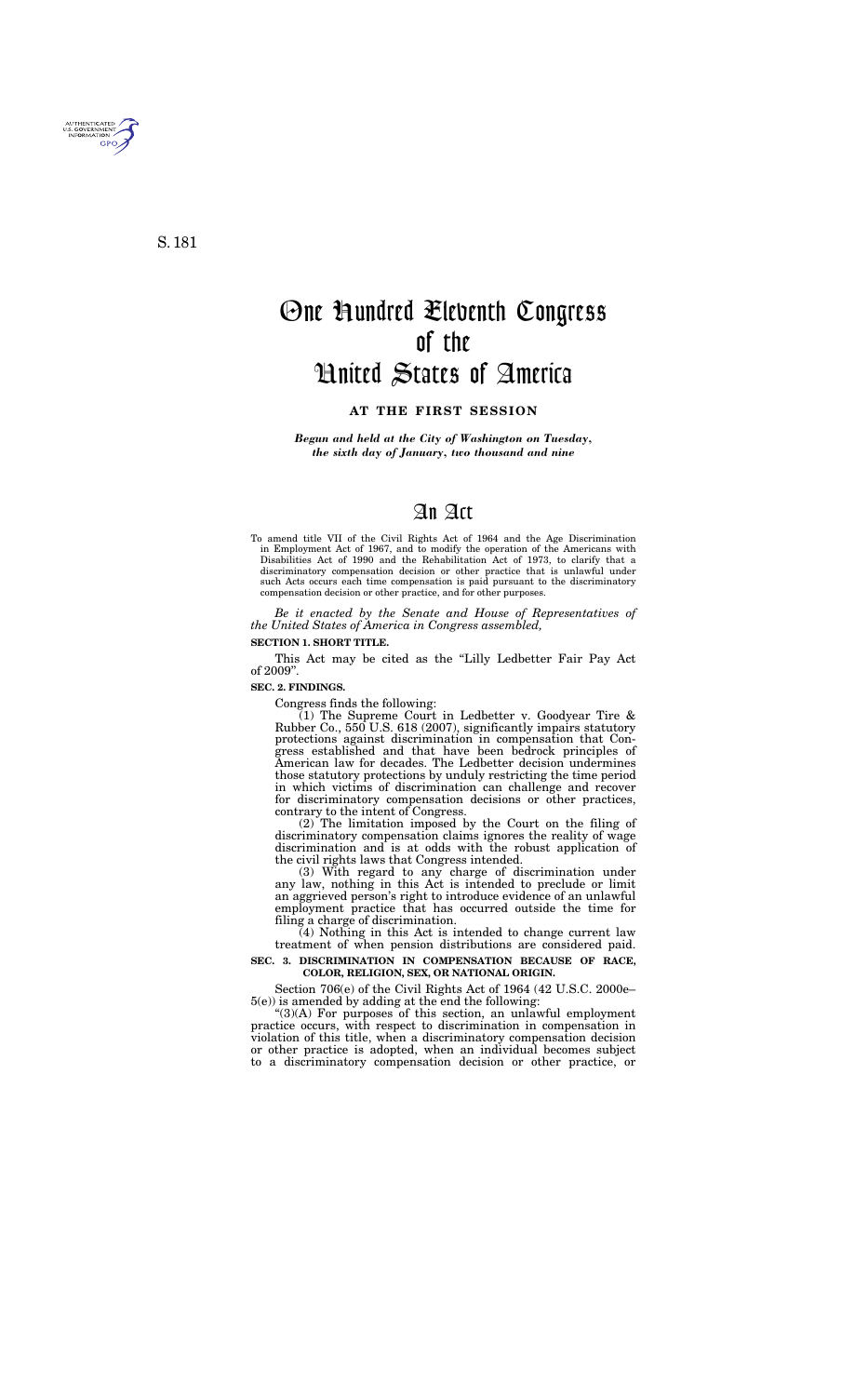## S. 181—2

when an individual is affected by application of a discriminatory compensation decision or other practice, including each time wages, benefits, or other compensation is paid, resulting in whole or in part from such a decision or other practice.

''(B) In addition to any relief authorized by section 1977A of the Revised Statutes (42 U.S.C. 1981a), liability may accrue and an aggrieved person may obtain relief as provided in subsection  $(g)(1)$ , including recovery of back pay for up to two years preceding the filing of the charge, where the unlawful employment practices that have occurred during the charge filing period are similar or related to unlawful employment practices with regard to discrimination in compensation that occurred outside the time for filing a charge.''.

### **SEC. 4. DISCRIMINATION IN COMPENSATION BECAUSE OF AGE.**

Section 7(d) of the Age Discrimination in Employment Act of 1967 (29 U.S.C. 626(d)) is amended—

"(3) For purposes of this section, an unlawful practice occurs, with respect to discrimination in compensation in violation of this Act, when a discriminatory compensation decision or other practice is adopted, when a person becomes subject to a discriminatory compensation decision or other practice, or when a person is affected by application of a discriminatory compensation decision or other practice, including each time wages, benefits, or other compensation is paid, resulting in whole or in part from such a decision or other practice.''.

(1) in the first sentence—

(A) by redesignating paragraphs (1) and (2) as subparagraphs (A) and (B), respectively; and

(B) by striking " $(d)$ " and inserting " $(d)(1)$ ";

(2) in the third sentence, by striking ''Upon'' and inserting the following:

''(2) Upon''; and

(3) by adding at the end the following:

(1) sections  $501(g)$  and  $504(d)$  of such Act (29 U.S.C. 791(g), 794(d)), respectively, which adopt the standards applied under title I of the Americans with Disabilities Act of 1990 for determining whether a violation has occurred in a complaint alleging employment discrimination; and

(2) paragraphs (1) and (2) of section 505(a) of such Act  $(29 \text{ U.S.C. } 794a(a))$  (as amended by subsection (c)).

### **SEC. 5. APPLICATION TO OTHER LAWS.**

(a) AMERICANS WITH DISABILITIES ACT OF 1990.—The amendments made by section 3 shall apply to claims of discrimination in compensation brought under title I and section 503 of the Americans with Disabilities Act of 1990 (42 U.S.C. 12111 et seq., 12203), pursuant to section  $107(a)$  of such Act (42 U.S.C. 12117( $\bar{a}$ )), which adopts the powers, remedies, and procedures set forth in section 706 of the Civil Rights Act of 1964 (42 U.S.C. 2000e–5).

(b) REHABILITATION ACT OF 1973.—The amendments made by section 3 shall apply to claims of discrimination in compensation brought under sections 501 and 504 of the Rehabilitation Act of 1973 (29 U.S.C. 791, 794), pursuant to—

(c) CONFORMING AMENDMENTS.— (1) REHABILITATION ACT OF 1973.—Section 505(a) of the Rehabilitation Act of 1973 (29 U.S.C. 794a(a)) is amended—